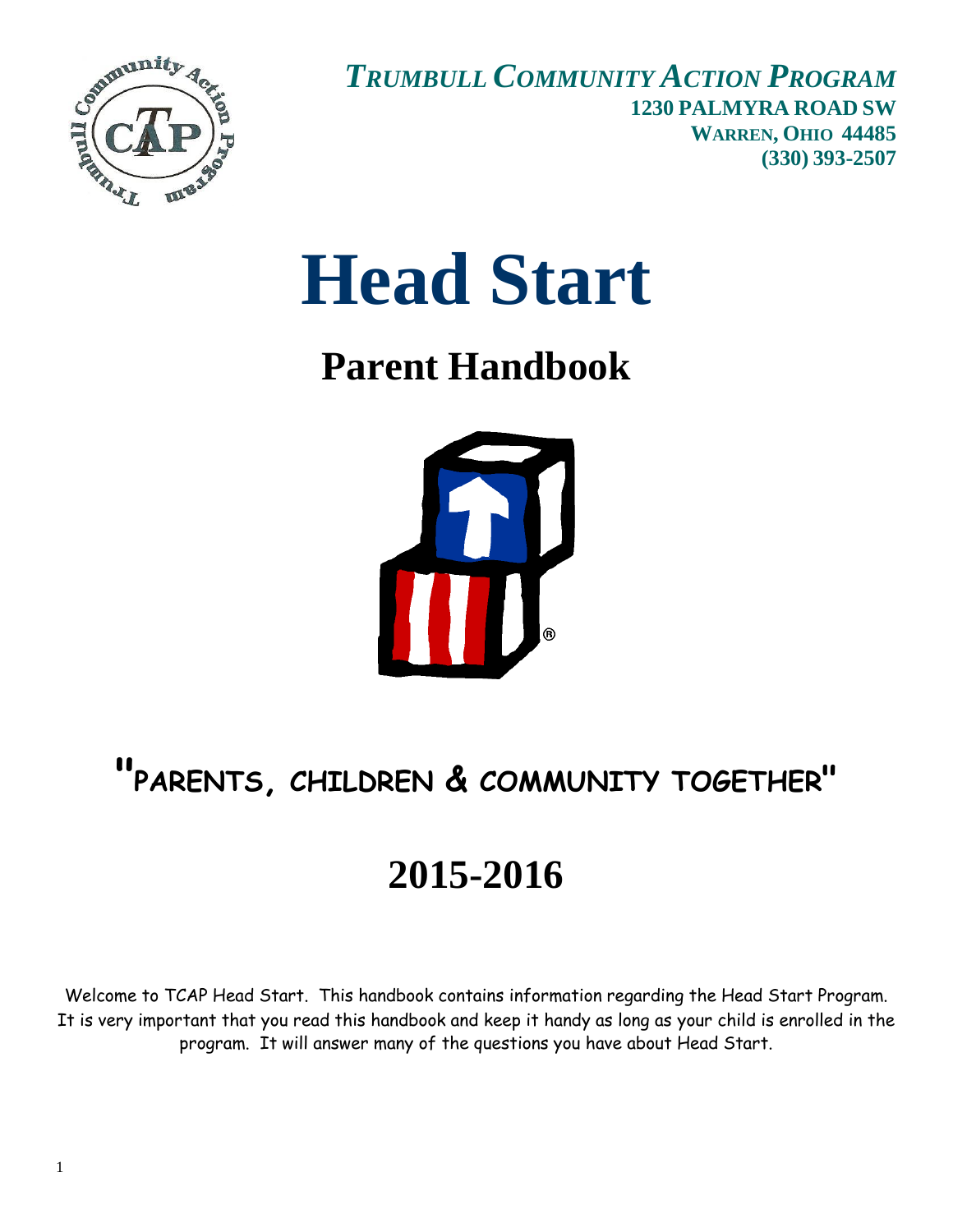# WELCOME............

We are happy to welcome you to Trumbull Community Action Program's Head Start Program. Head Start is a program for the whole family, and we understand that you are the most important teacher in your child's life. If we can offer you one piece of advice, it would be to read to your child. Read as often and as much as possible.

Our goals include:

To focus on improving the language and literacy skills.

To develop phonemic, print, and numeracy awareness.

To develop and demonstrate an appreciation of books.

To become familiar with the alphabet and begin to identify letters.

Your child will be given many experiences to promote awareness, creative thinking, and problem-solving skills.

We look forward to a happy year with you and your child,

 Janet Diegan Head Start Director

 Toni Heller HS Chief Operations Manager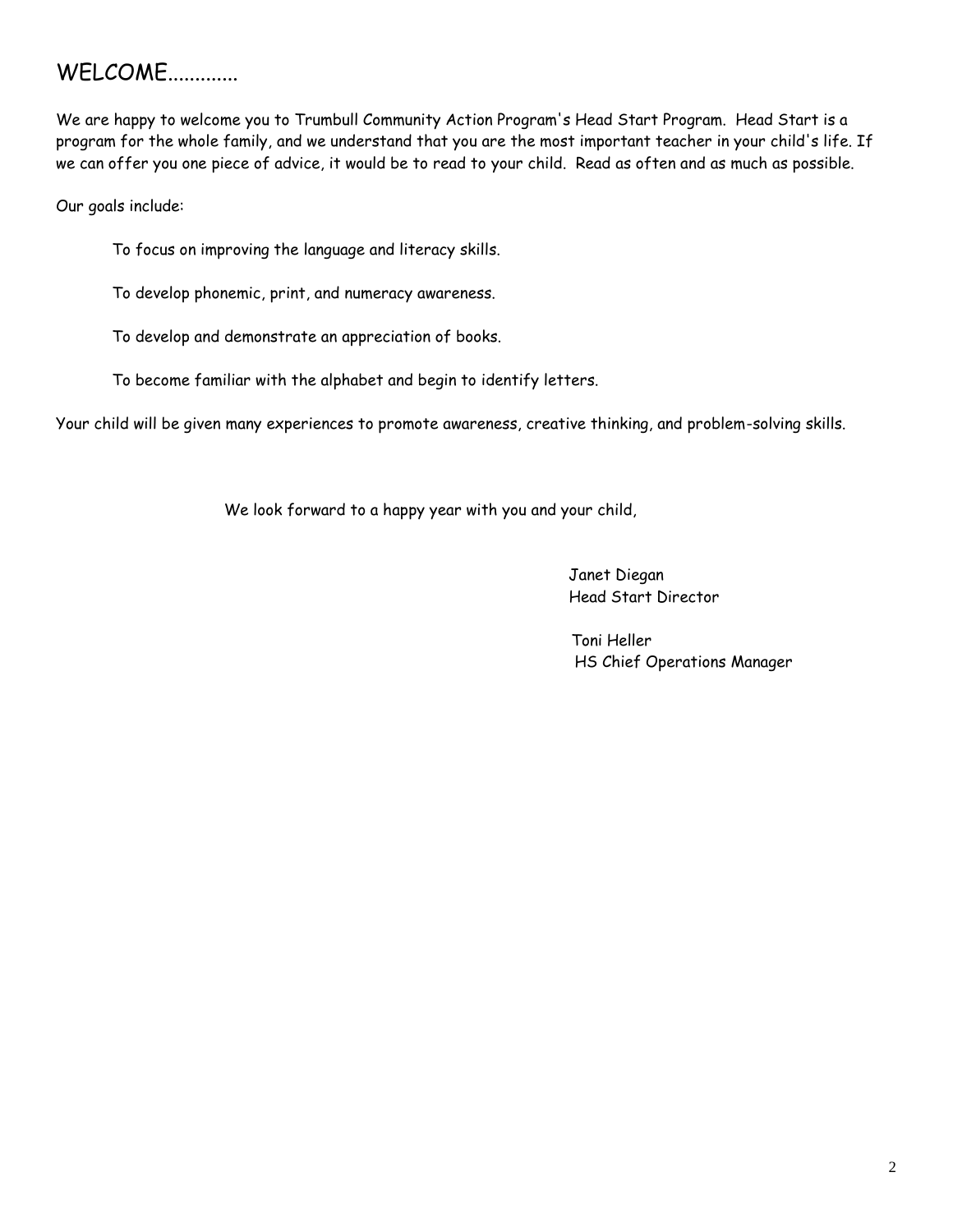# **Philosophy and Goals**

- Provide quality child development and family services for eligible low-income families and children throughout Trumbull County.
- Develop and implement a program which will increase the likelihood of success for Head Start children as they move into future educational and social experiences;
- Help parents identify and achieve goals that foster healthy, competent children, economic self-sufficiency, appropriate use of community resources and community services;
- Collaborate with other agencies and organizations to meet the goals of the program and advocate for the needs of families and children.
- Encourage parents to advocate on behalf of their own interests; and
- Partner with parents in the design, implementation and monitoring of the program.

The staff recognizes the importance of balanced growth so they provide opportunities for mental, physical and emotional growth through a variety of creative experiences. Children are encouraged to learn and explore at their own speed in areas that interest them. We are pleased that you have chosen to include us in the growth and development of your children.

#### **HEAD START CENTERS:**

| Kinsman Head Start                         |  |
|--------------------------------------------|--|
| 7679 State Route 5, Kinsman, Oh 876-0181   |  |
| Hartford Head Start                        |  |
| 3777 Five Points Rd., Hartford, Oh772-2256 |  |
| Hubbard Head Start                         |  |
|                                            |  |
| Newton Falls Head Start                    |  |
|                                            |  |
| Niles Head Start                           |  |
|                                            |  |
| Warren West Head Start,                    |  |
| 1230 Palmyra Rd. SW, Warren, Oh392-5885    |  |

#### **Day Care Licensing**

The center's licensing record that includes but is not limited to, compliance reports, forms from the department and evaluation forms from the building, fire, and health departments that inspected the center is available upon request from the department.

All Head Start centers are licensed by the State of Ohio Department of Job and Family Services.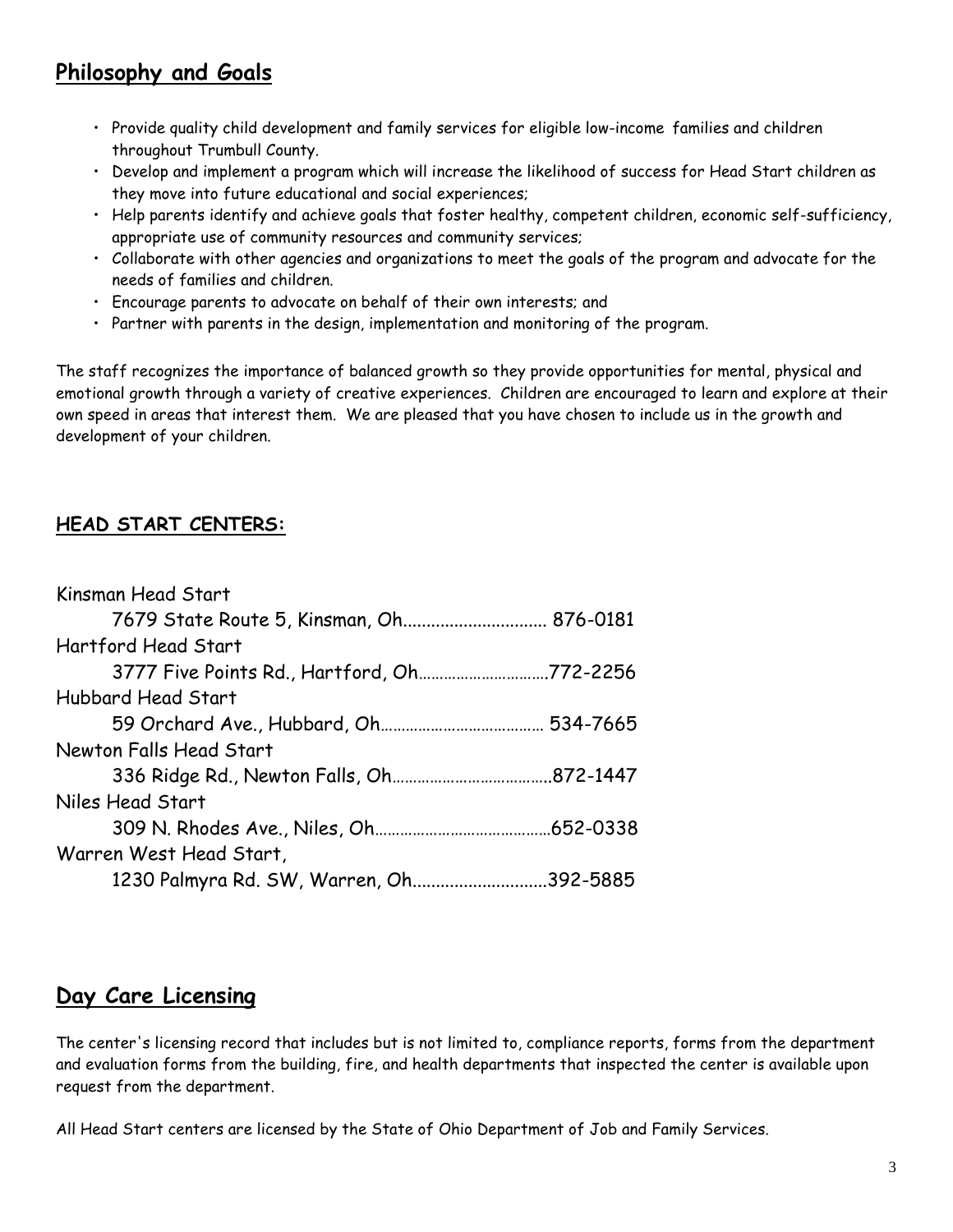#### THE STATE DEPARTMENT OF JOB AND FAMILY SERVICES LICENSING'S TELEPHONE NUMBER IS AVAILABLE ON OUR CENTER LICENSE FOR ANYONE WHO HAS A CONCERN ABOUT OUR CENTER

\*\*A COPY OF THE RULES FOR LICENSING CHILD DAY CARE CENTERS IS AVAILABLE FOR YOU TO SEE.

TCAP Head Start's Tax ID Number is available upon request.

At the end of the handbook you will find an attachment about licensing and other valuable information. Please take the time to read this information.

#### **Registration**

This publicly funded program has registration year round at the Warren West Center from 8:00 a.m. to 4:00 p.m., and is **FREE** to those who meet eligibility requirements. Children with disabilities are welcome. Parents need the child's birth certificate, shot record, social security cards of the household, income verification, and a medical or insurance card to register the child.

A medical form signed by a physician or certified nurse practitioner is required to be submitted within 30 days of enrollment. This medical must be updated every year.

#### **Hours and Days of Operation**

Classes are held Monday through Thursday

A.M. - 8:30 - 12:00 P.M. - 12:00 - 3:30

The centers are open 8:00 AM to 4:00 PM

Staff is available on Fridays from 8:00 – 4:00 for questions, home visits, and conferences.

Please follow the calendar that has been given to you so you will know when Head Start is closed for holidays.

#### **Staff/Child Ratios and Maximum Group Size**

Head Start will not exceed the following state required ratios:

- 1:12 Preschoolers (3 years 4 years)
- 1:14 Preschoolers (4 years until eligible for Kindergarten)

The maximum group sizes are as follows:

24 3 year olds 28 4-5 year olds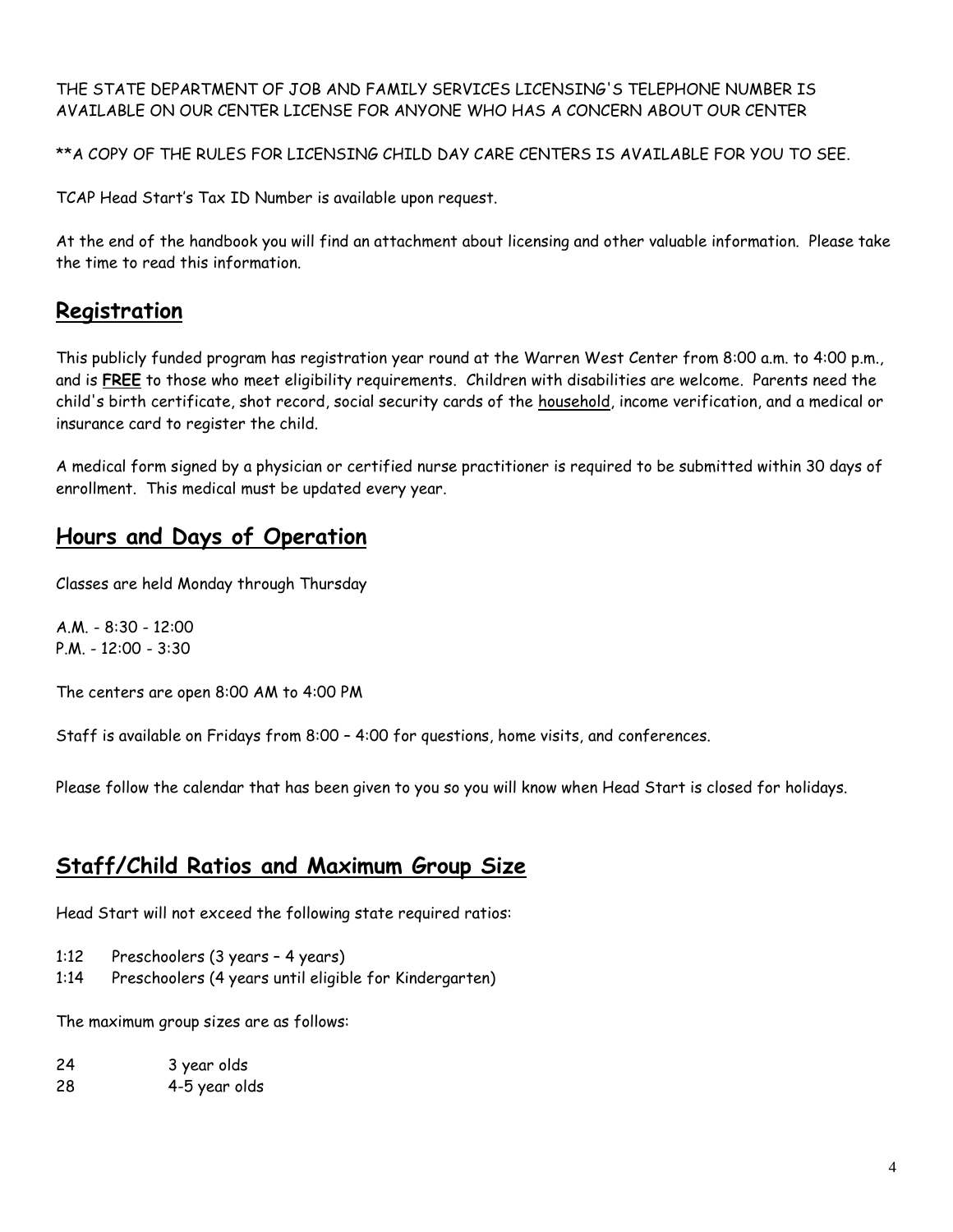Maximum group size is defined by the number of children in one group that may be cared for at any time. Limitations do not include lunch time, outdoor play or special activities.

#### **Daily Schedules**

The children's daily schedule is flexible enough to provide adaptability when necessary but structured enough to provide predictability for the children. We want them to view their school as a safe and comforting place, where they know what to expect and when to expect it.

| $8:00 - 8:30$   | Staff Available                            |  |
|-----------------|--------------------------------------------|--|
| $8:30 - 9:00$   | Children arrive/Restroom/Breakfast         |  |
| $9:00 - 9:45$   | Reading/Literacy Block*                    |  |
| $9:45 - 10:45$  | Learning centers                           |  |
| $10:45 - 11:00$ | Story/Transitional activities              |  |
| $11:00 - 11:45$ | Restroom/Lunch                             |  |
| $11:45 - 12:00$ | Prepare to go home; hand out papers/notes/ |  |
|                 | bus transition                             |  |
| $12:00 - 12:45$ | Children arrive/Restroom/Lunch             |  |
| 12:45 - 1:00    | Reading/Literacy Block*                    |  |
| $1:00 - 2:30$   | Learning centers                           |  |
| $2:30 - 3:00$   | Restroom/Snack                             |  |
| $3:00 - 3:15$   | Story/Transitional activities              |  |
| $3:15 - 3:30$   | Prepare to go home; hand out papers/notes/ |  |
|                 | dismissal                                  |  |

**\*Read/Literacy Block --- Read aloud/Shared reading/Language lesson/Gross motor/Music/Fingerplays Library/Writing**

**\*\*Outdoor and Gross motor times daily as scheduled --- will vary per center**

#### **Supervision Policy**

A major responsibility of the Head Start staff is to ensure the health and safety of each child entrusted in our care. Staff persons are alert to the safety needs of their children, anticipate possible hazards, and take necessary appropriate precautionary and preventative measures.

**Arrival/Departure:** If a parent transports their child to school, he/she is required to bring their child into the classroom and to sign the child in. Any special messages, special pickup notes, etc. are to be given to the teacher or assistant teacher. Children may not be dropped off at the entrance of the building or be sent inside alone. Staff must be made aware of each child's presence before the parent departs. At the time of pick up, parents are asked to make contact with their child's teacher or assistant teacher to ensure that staff is aware that the child has been picked up. Parents are responsible for the supervision of their children before and after sign-in.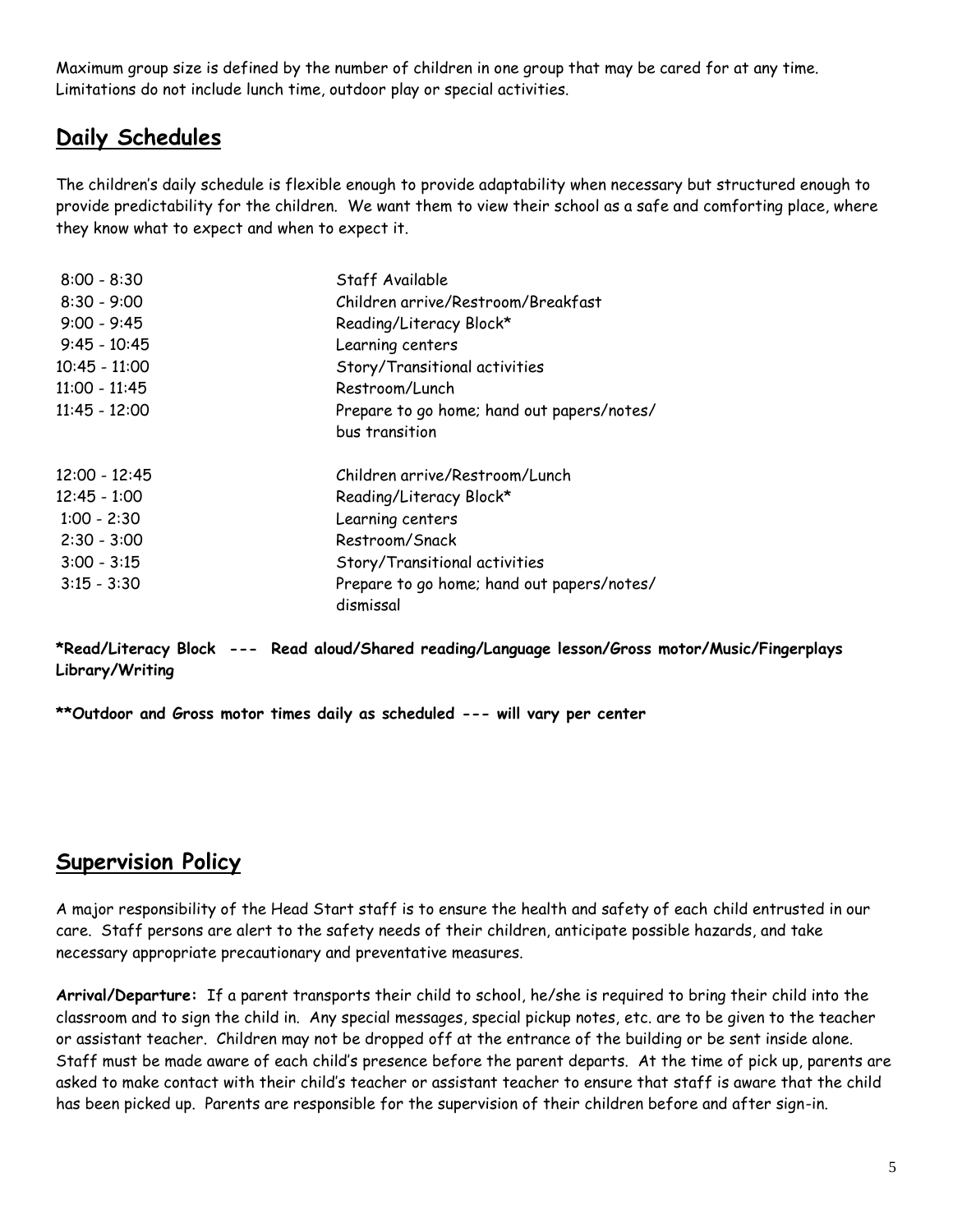Supervision of Preschoolers: At no time will child be left unattended. Staff will supervise children at all times. If a child becomes ill, they may be isolated in a section of the room not in use, but within the sight and hearing of a staff member.

**Release of a Child:** Staff will release children only to persons on the release form provided by the parent. If an emergency arises the parent must provide a written, signed note giving the person permission to pick up their child. Staff will check ID's of anyone they do not recognize. Please let people know about this ahead of time so they bring a picture ID and they are not offended. The children's safety is our priority! Staff will not release children to anyone, including parents, who appear to be under the influence of drugs or alcohol. Emergency contact will be called to transport the child home. Police will be notified if necessary.

**Custody Agreements:** If there is custody issues involved with your child, you must provide the center with court papers indicating who has permission to pick up the child. The center may not deny a parent access to their child without proper documentation.

**Child Abuse Reporting:** All staff members are mandated reporters of child abuse. If staff have suspicions that a child is being abused or neglected, they MUST make a report to the local children's services agency. The safety of the children is always our first concern.

#### **Missing Children's Law**

#### **THE STATE MANDATES THAT EACH PARENT CONTACT THE CENTER ON OR BEFORE THE MORNING THEIR CHILD IS ABSENT:**

#### **This contact can take two (2) forms:**

- 1: A signed note by the parent and sent to the child's teacher with another
- person in the family, or a neighbor's child who attends the center.
- 2: A phone call to the center.

If we do not hear from you on the day of the absence, we will contact you at home or your place of employment. If you do not have a phone, please use a neighbor's, etc. to contact us.

#### **Fieldtrips/Transportation of Children**

The center will not transport children in emergency situations. If a child requires transportation, the parent or the emergency squad will be contacted. The center will be providing transportation on routine trips such as to and from the center. This transportation will be done on the buses owned by TCAP, and a staff member with first aid/communicable disease and CPR trainings will be present on the buses.

We will be taking periodic field trips, which will also be done with a trained staff member on the bus. Before departing the center, a count will be taken of all of the children. Upon arrival at the destination, another count will be taken to assure that all of the children have safely arrived. This process will be repeated upon leaving the destination, and returning to the center. During the course of field trips, each staff member will have specific children that they are responsible for supervising. Before any child participates in either a routine or field trip, the center will obtain written permission from the parent or guardian.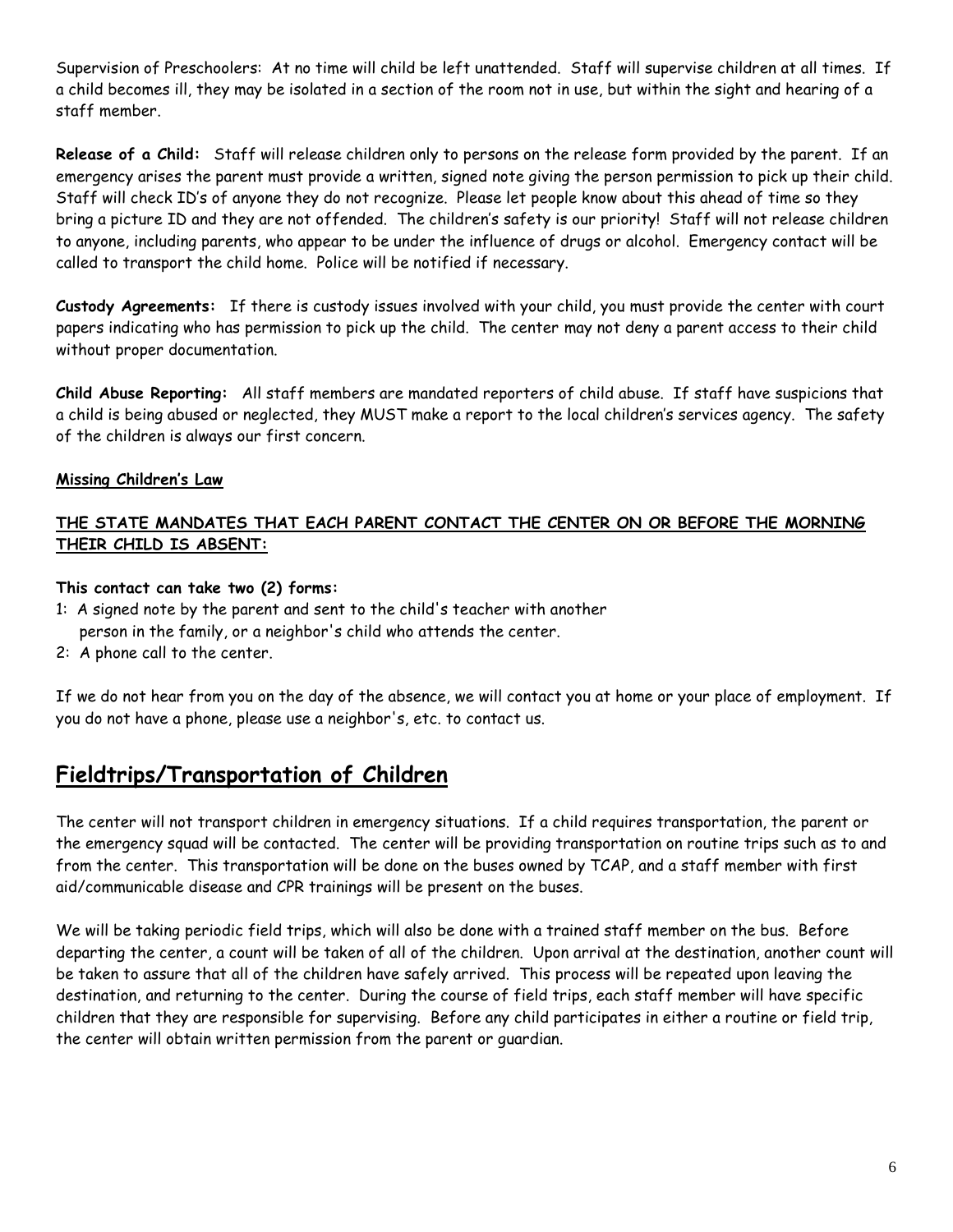#### **Bus Procedures**

It is the parent's responsibility to:

USE THE YES/NO SIGN provided to let the driver know if they should stop.

Have the child dressed and waiting for the bus. **THE BUS CAN ONLY WAIT ONE (1) MINUTE!**

#### **WALK THE CHILD TO THE BUS AND MAKE SURE A RESPONSIBLE PERSON COMES TO THE BUS TO RECEIVE THE**

**CHILDWHEN HE/SHE RETURNS**. If a responsible adult does not meet the bus, the child will be returned to the Bus Garage or their Center, and the parent or alternate contact will be notified to pick up the child at one of those locations. If a child must cross the street to get on the bus or be taken off of the bus., the bus aide may cross the street with the child.

Always notify the driver/Transportation Dept. if another person will be putting the child on the bus or taking the child off, prior to the date this will happen. The driver **WILL ASK FOR IDENTIFICATION AT ANYTIME** and has the right to refuse to leave a child with an unidentified person.

When picking up or dropping off a child the approved center rules must be followed. Parents picking up or dropping off children **MUST NOT**park their cars in the bus loading/unloading zone.

Children may **NOT**be **TAKEN OFF THE BUS**without following the center's sign out procedure.

If your child has been absent THREE (3) DAYS you must notify transportation at **330-399-7692**and request that the bus resume pick-up. THE BUS WILL NOT STOP AT YOUR HOME TO PICK UP YOUR CHILD IF YOU DO NOT CALL.

If your child is going to be absent from school, please contact transportation at **330-399-7692** forty-five minutes before they would get picked up so the bus does not come to your house.

The following rules apply to all bus transportation:

- SEAT BELTS ARE TO BE USED AT ALL TIMES.
- No toys or book bags are allowed on the bus, unless warranted by Head Start.
- It is a state law that buses must stop and have total silence at all railroad crossings. HANDS UP LIPS ZIPPED is the rule at all crossings.
- Children are to remain seated and in seat belts until the bus comes to a complete stop. Changing seats while the bus is in motion is prohibited. Children are to use quiet voices, and use of profane language is prohibited.
- Fighting on the bus WILL NOT be allowed. The Head Start Director has the right to remove a child from the bus and require the parents to transport the child if the child's actions and behavior are deemed dangerous to the safety of the other children.

THE SAFETY OF YOUR CHILDREN IS ALWAYS OF THE UTMOST IMPORTANCE. THEIR SAFETY IS THE BASIS FOR ALL OF THE ABOVE RULES AND REGULATIONS.

Parents may pick children up: 15 minutes before class time ends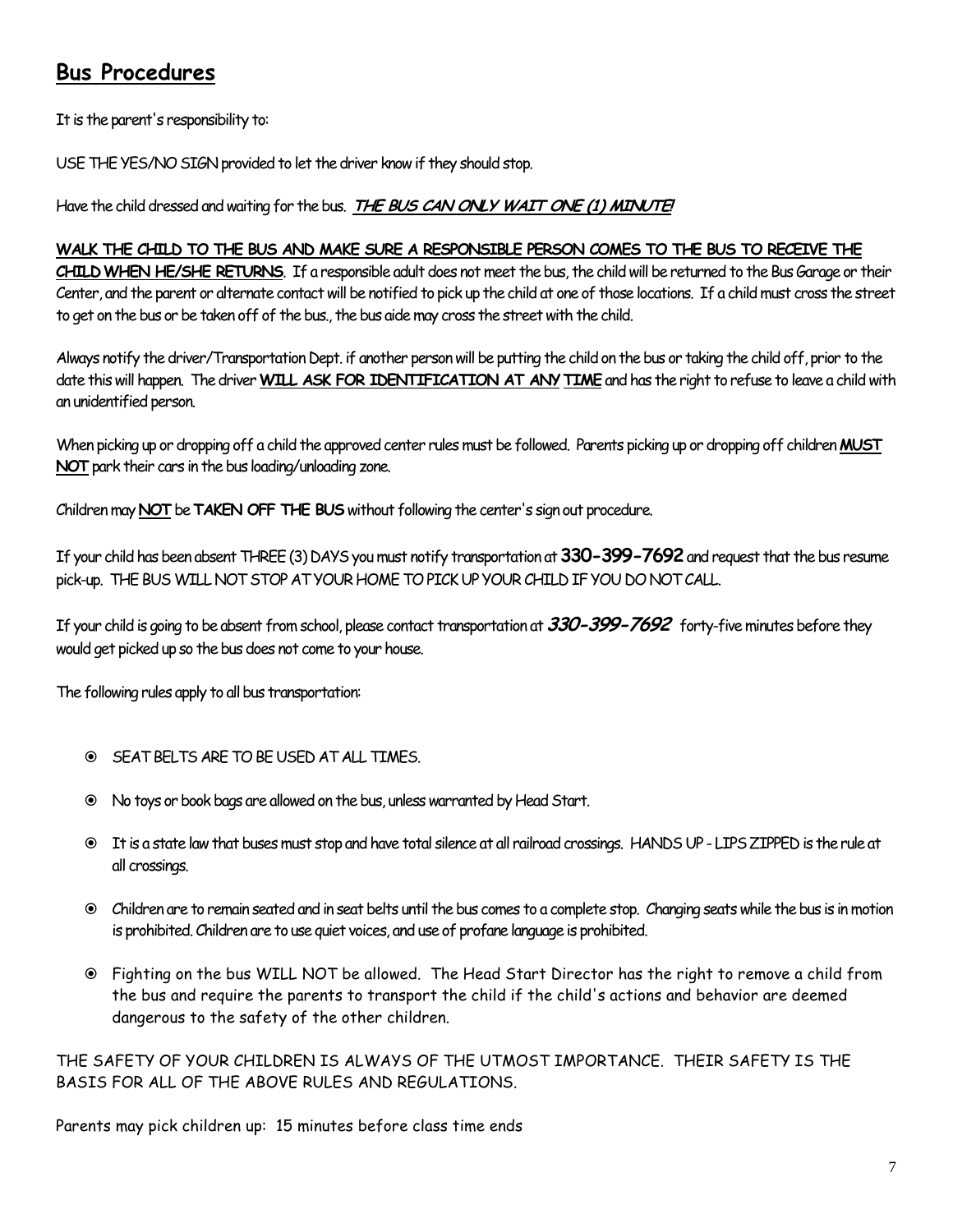### **Guidance Policy**

TCAP Head Start staff believes that helping the child to learn self-control is very important. Our hope is that each child will learn self discipline through careful guidance. Your child will be treated with love and respect. If children are treated with respect, they in turn learn to respect the teachers and their friends. Our expectations will be kept within the child's capabilities and the child will be made aware of these expectations. Positive reinforcement (commenting on children doing the "right" thing) and positive redirection (removing the child and giving them an appropriate activity) will be used. A child may be asked to sit for a short period of time to give the child a chance to regain control if they are having a difficult time. Time outs will be age appropriate in length and done within the classroom. Staff will not impose punishments for failure to eat or toileting accidents. This discipline policy applies to all staff and parents while they are at the center.

If a situation arises where a child is consistently endangering himself, peers or staff, it may become necessary to call the parent. Every attempt will be made to work together with the parents and the child to correct the behavior. However, the safety of children is always our primary concern.

#### **Attendance**

Regular attendance and punctuality are important to the progress of a child. Children learn best when they attend school regularly.

#### **Assessments**

Assessments of Developmental, Social/Emotional, as well as Hearing and Vision screenings are administered early in the school year.

The results are used to plan individualized lessons. The assessment is continuous throughout the year and will be shared with you at specific conference times and upon your request.

#### **Home Visits and Conferences**

We are here to help your child. By working together we can help him/her view school as an enjoyable place to learn. By working together your child will look forward to kindergarten.

A minimum of TWO home visits and TWO conferences by the staff are scheduled each year.

The initial visit is to explain the program and to gain information about your child. The information you share about your child will help your child's teacher to plan his/her program.

Children's emergency forms must be completed with all the required information. If a parent initials one alternate contact, then it is acceptable if no more contacts are available. **We urge parents to give the center at least three emergency contacts with working telephone numbers.**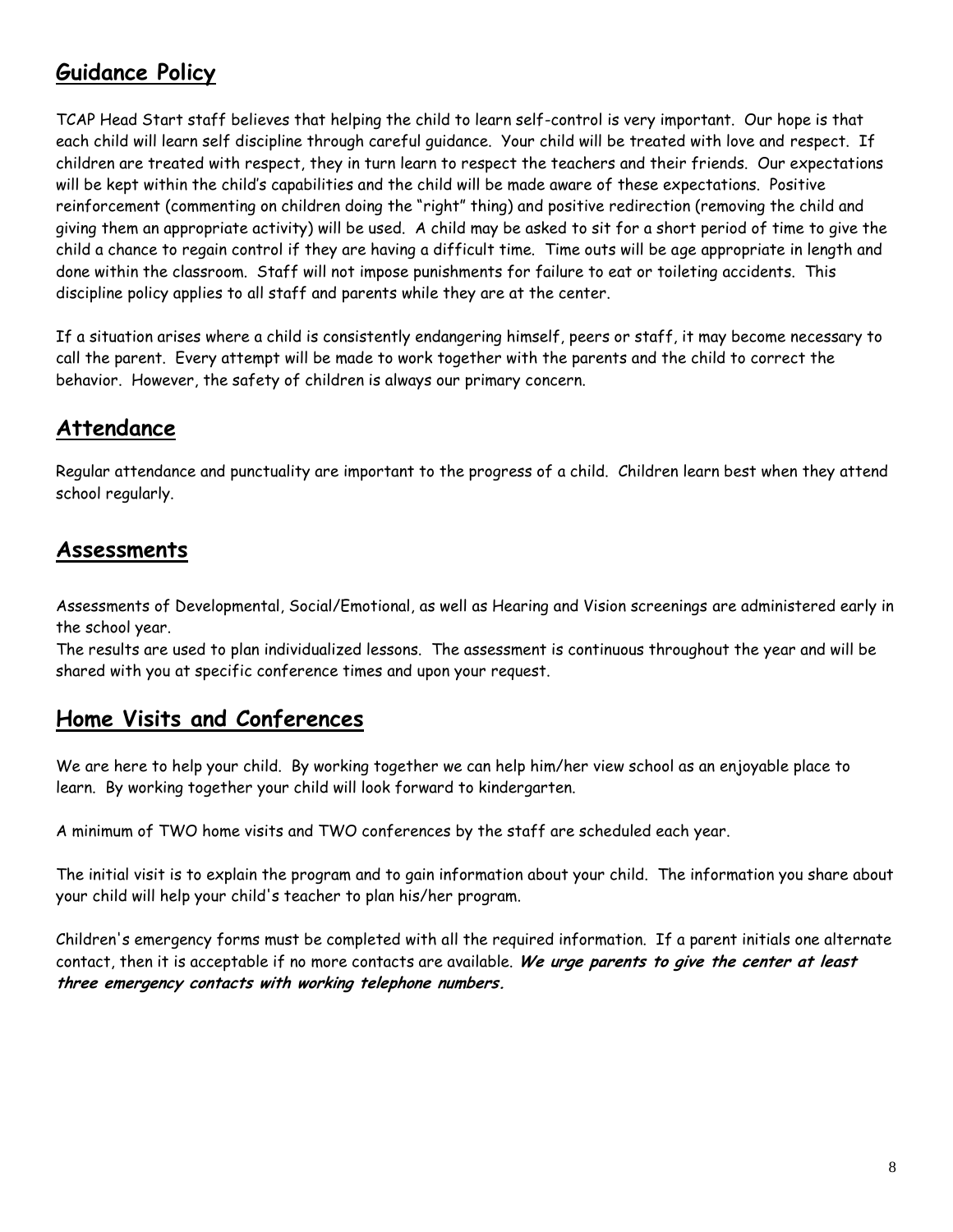## **Telephone Usage**

Personal messages must be limited to emergencies.

Staff members find it difficult to leave their classrooms for telephone conversations during the time the children are at the center. If you wish to talk with a staff member, write a note and he/she will contact you when the children leave for the day. Thank you.

#### **Meals and Snacks**

The U.S Department of Agriculture prohibits discrimination against its customers, employees, and applicants for employment on the bases of race, color, national origin, age, disability, sex, gender identity, religion, reprisal, and where applicable, political beliefs, marital status, familial or parental status, sexual orientation, or all or part of an individual's income is derived from any public assistance program, or protected genetic information in employment or in any program or activity conducted or funded by the Department. (Not all prohibited bases will apply to all programs and/or employment activities.)

If you wish to file a Civil Rights program complaint of discrimination, complete the USDA Program Discrimination Complaint Form, found online at http://www.ascr.usda.gov/complaint\_filing\_cust.html, or at any USDA office, or call (866) 632-9992 to request the form. You may also write a letter containing all of the information requested in the form. Send your completed complaint form or letter to us by mail at U.S. Department of Agriculture, Director, Office of Adjudication, 1400 Independence Avenue, S.W., Washington, D.C. 20250-9410, by fax (202) 690-7442 or email at program.intake@usda.gov.

Individuals who are deaf, hard of hearing or have speech disabilities may contact USDA through the Federal Relay Service at (800) 877-8339; or (800) 845-6136 (Spanish).

USDA is an equal opportunity provider and employer.

TCAP Head Start provides breakfast to the morning children at 9:00. Lunch is served at 11:15 AM. The afternoon children have lunch at 1:00 PM. Snack is provided at 3:00 PM.

#### **Accident/Emergencies**

TCAP Head Start has devised several procedures to follow in the event that an emergency would occur while a child is in the center's care. In the event of a fire, or tornado, the staff would follow the written instructions posted in each classroom, describing emergency evacuation routes, and the procedures to be followed to assure that children have arrived at the designated spot. In order to prepare children for the unlikely need to evacuate, the center does conduct monthly fire drills, and periodic tornado drills. Should we need to evacuate due to fire or weather conditions, or the loss of power, heat, or water to the center, the center will follow the emergency plan posted at each building. A sign will be posted in front of the center indicating that we have been evacuated and the location where you can pick up your child. Parents will also be contacted as soon as possible to come to pick up your child. If a parent cannot be reached, we will contact the emergency contacts as listed on your child's emergency information.

In the unlikely event there would be an environmental threat or a threat of violence, the staff will; secure the children in the safest location possible, contact and follow the directions given by the proper authorities and contact the parents as soon as the situation allows. An incident report would also be provided to the parents.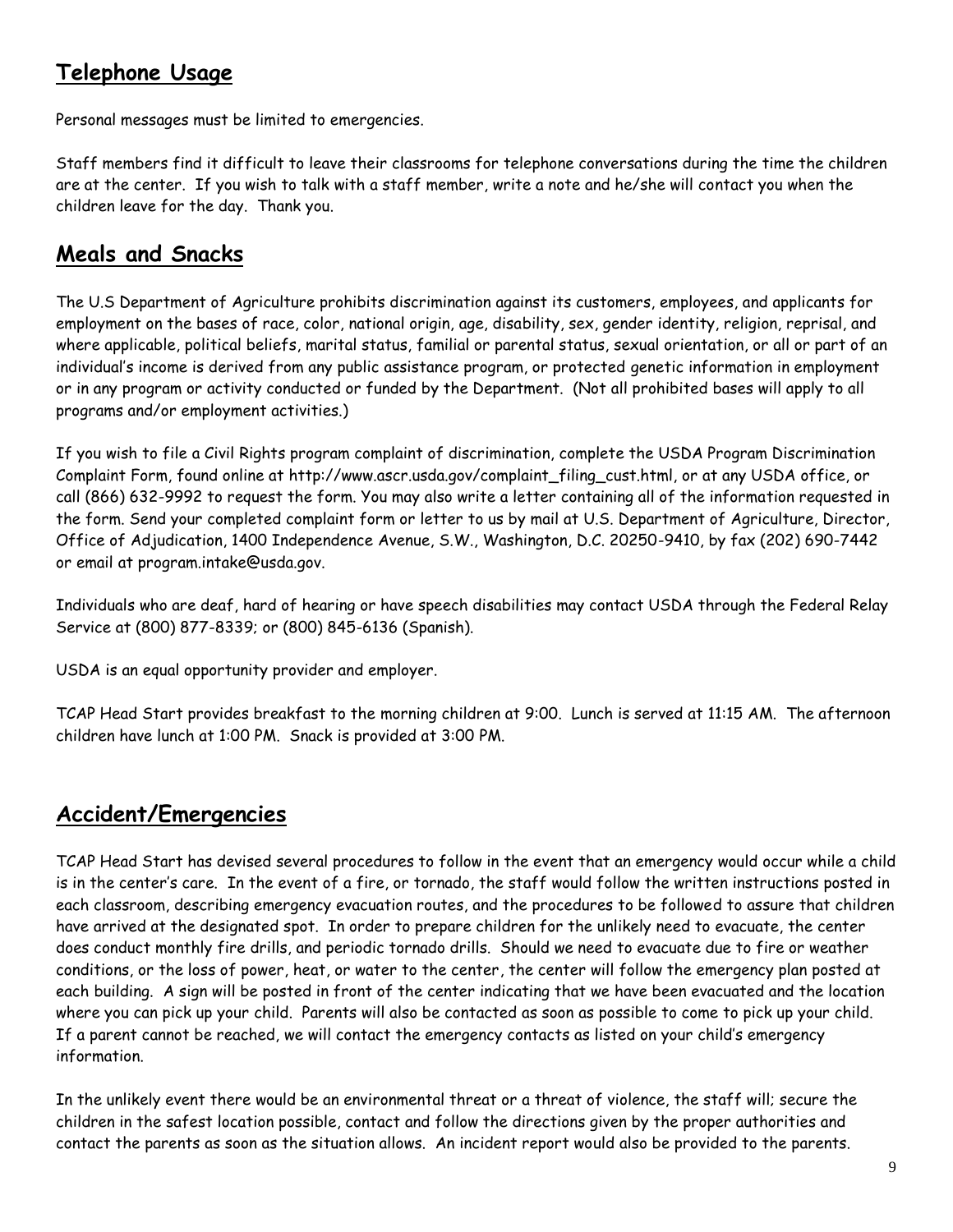There is always one staff member present that has received training in First Aid/Communicable Diseases and CPR. In the case of a minor accident/injury staff will administer basic first aid and tender loving care. If the injury/illness would be more serious, first aid would be administered and the parents would be contacted immediately to assist in deciding an appropriate course of action. If any injury/illness is life threatening, the EMS will be contacted, parents will be notified, and a staff member will accompany the child to the hospital with all available health records. Staff may not transport children in their vehicles. Only parents or EMS will transport.

An incident/injury report will be completed, and given to the person picking up the child, on the day of the incident/injury, if any of the following occur: the child has an illness, accident, or injury which requires first aid; the child receives a bump or blow to the head; the child has to be transported by emergency squad; or an unusual or unexpected event occurs which jeopardizes the safety of the child. If a child requires emergency transportation, the report shall be available within twenty-four hours after the incident occurs. The center shall also contact licensing personnel from the appropriate ODJFS office within 24 hours when there is a "general emergency" or "serious incident, injury or illness". The report will be provided to licensing staff within 3 days of the incident.

## **Management of Illness**

TCAP Head Start provides children with a clean and healthy environment. However, we realize that children become ill from time to time. If this is your child's first preschool experience, it is possible that they may experience more frequent illnesses at the beginning before their immune system becomes more active. Head Start staff observes all children as they enter the building to quickly assess their general health.

A child with any of the following symptoms will be immediately isolated and discharged to the parent or emergency contact:

- Temperature of 100 degrees F combination with any other signs of illness
- Diarrhea (more than three abnormally loose stools within a 24 hour period)
- Severe coughing (causing the child to become red in the face or to make a whooping sound)
- Difficult or rapid breathing
- Yellowish skin or eyes
- Redness of the eye, obvious discharge, matted eyelashes, burning, itching
- Untreated skin patches, unusual spots or rashes
- Unusually dark urine or grey or white stools
- Stiff neck with an elevated temperature
- Evidence of untreated lice, scabies or other parasitic infestation
- Vomiting more than once or when accompanied by any other sign of illness
- Sore throat or difficulty swallowing

Any child demonstrating signs of illness not listed above will be isolated and carefully observed for symptoms. The parent will be notified. If a child does not feel well enough to participate in center activities the parent will be called to pick up the child. If the child is sent home they **must be picked up within one hour**. Anytime a child is isolated they will be kept within sight and hearing of a staff member. The cot and any linens used will be washed and disinfected before being used again.

The parents or guardian will be notified if their child has been exposed to contagious disease by letter from the Nurse or teacher. Information concerning the signs and symptoms of the communicable disease will be included so the parent will be aware and recognize the symptoms. First, they will be asked to keep their child at home if he develops the symptoms.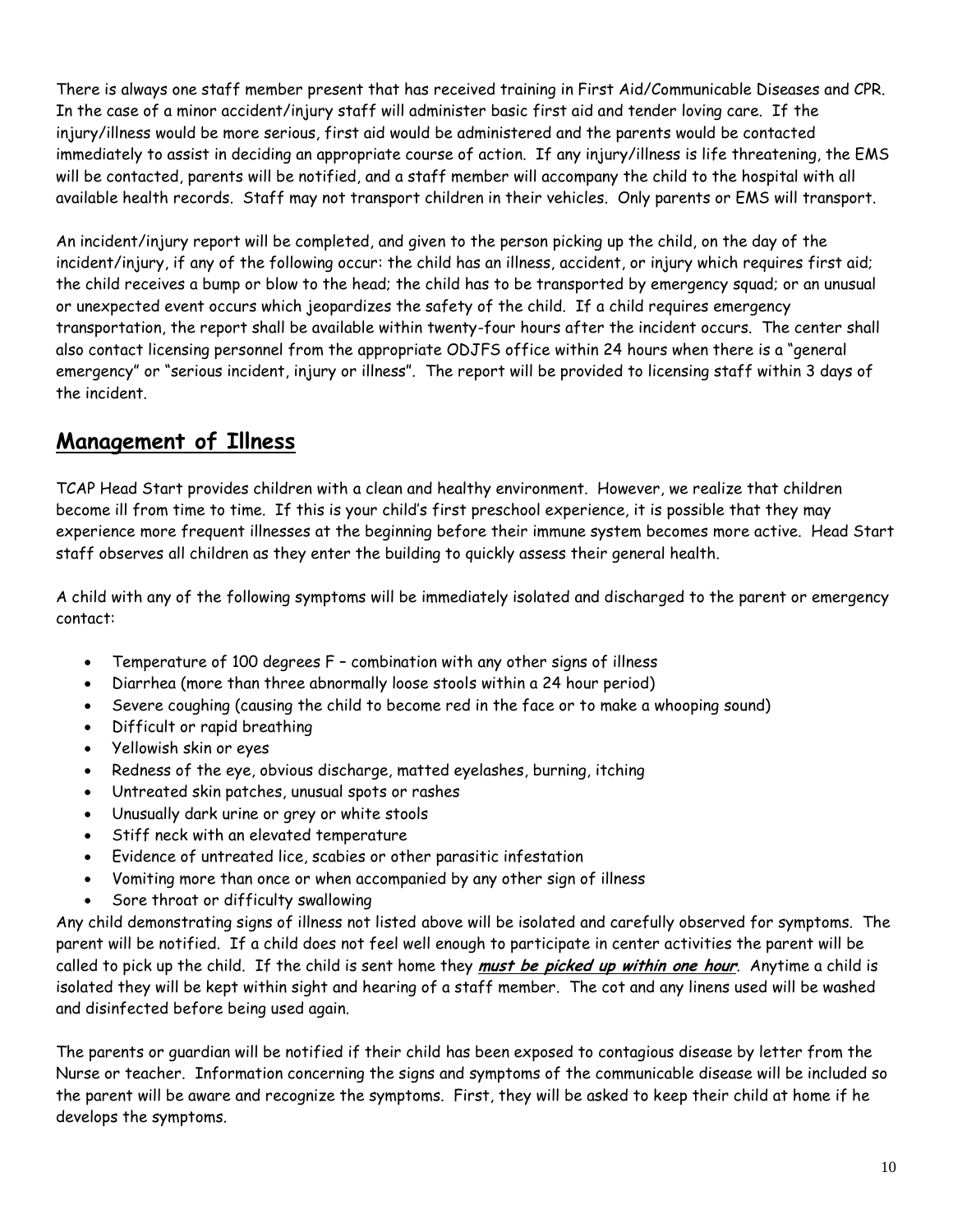Each center will have a minimum of one child care staff member who has completed an American Red Cross course in First Aid and in prevention, recognition and management of communicable disease for every 75 children on the center premises.

**Medications:** The center will administer medications to a child only after the parent completes a Request for Administration of Medication form. All proper sections must be completed and signed by the child's doctor. Medications will be stored in a designated area inaccessible to children. Medications will **NOT** be stored in a child's cubbie or bookbag. Prescription medications must be in their original container and administered in accordance to instructions on the label.

**Food Supplements or Modified Diets**: If your child requires a food supplement or a modified diet, you must secure written information from your physician regarding this. A Special Dietary Needs Form must be signed by your physician.

#### **Health**

The program mandates that each child enrolled have a complete medical, dental, developmental history and a health screening on file. A dental exam and a physical exam are required each year.

Each child suspected of having a disability will be observed by an Itinerant teacher and a possible multi-disciplinary examination with parental approval and if resources permit.

Children must have necessary immunizations to be admitted to the program.

#### **CHILDREN CANNOT BE ADMITTED INTO THE PROGRAM WITHOUT HAVING MMR - HIB IMMUNIZATIONS.**

Parents are encouraged to be present during all health screenings and treatments.

No medical work or follow-up treatment can take place without signed parental permission.

Each site has two or more staff members who have completed the First Aid/CPR-ECC 2000 Guidelines and a Communicable Disease Course.

A speech/hearing therapist, health coordinator, nurses, family advocates, a dietitian, and educational coordinators are support staff to the program.

Use of spray aerosols shall be prohibited when children are in attendance at the child day care center.

#### **Dress**

Play clothes are appropriate for Head Start. Your children will be playing outside, painting, using clay, glue, and various messy media so please allow them to wear clothes that can get dirty.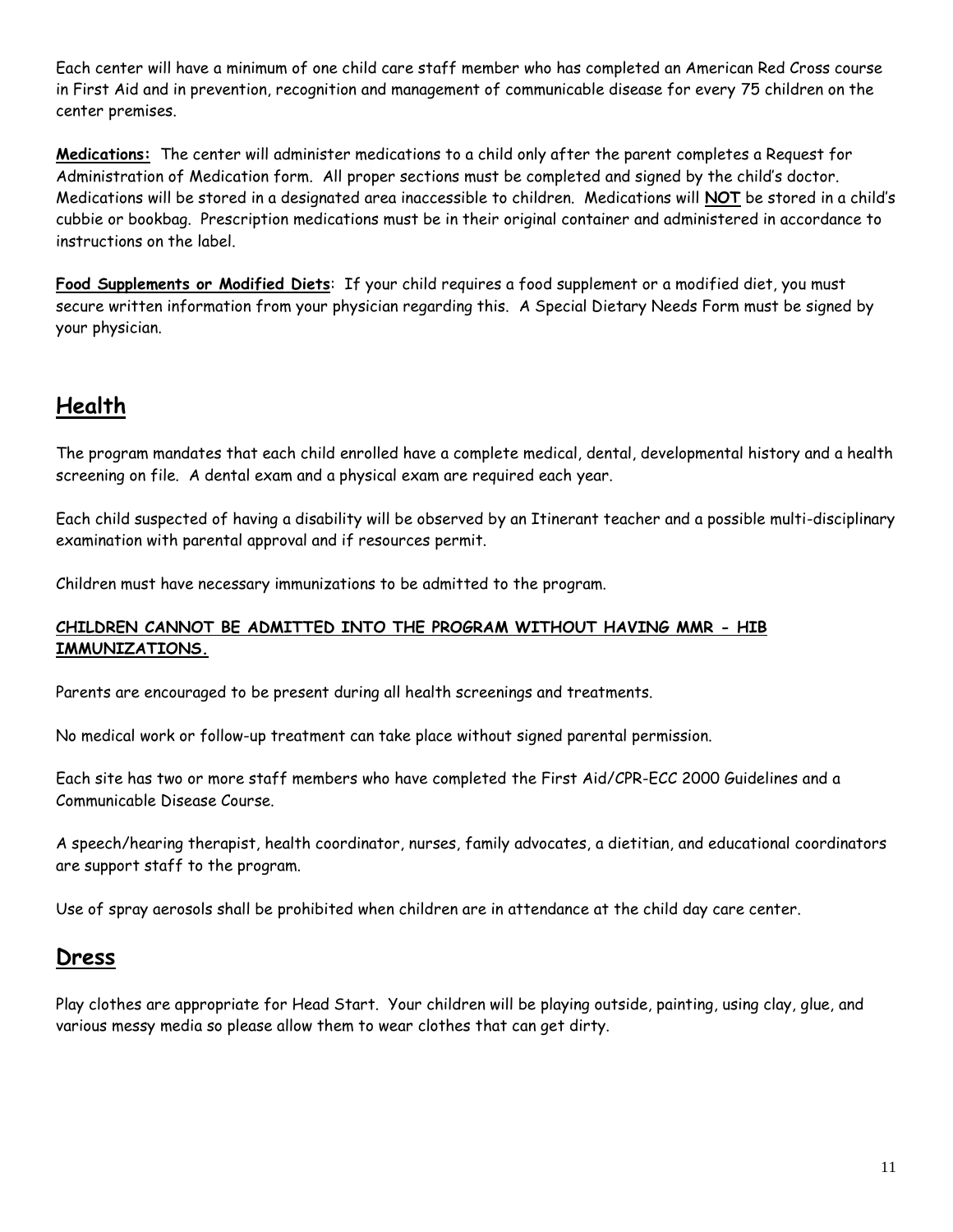# **Outdoor Play**

Research has shown that children stay healthier when they have daily outdoor play. Based on this information and state requirements, outdoor play will be included in our program on a daily basis. We will limit the amount of time outside when the temperatures are very warm or very cold. Children will not be taken outside when the temperature (wind chill and heat index factored in) drop below 20 degrees or rise above 90 degrees. If the situation requires it we will also adjust outdoor time due to rain, threatening weather, ozone warnings, etc. On days that outdoor play is not provided due to these conditions, we will include a time for indoor gross motor activities. Please send your children with the proper clothing so they may be comfortable and safe whenever we are outside. This includes hats, mittens, and boots in the winter time.

#### **Parent Participation**

Parents are encouraged to participate whenever possible in the Head Start center. Parents have unlimited access to all areas of the building used for Head Start during hours of operation. Parents may wish to attend fieldtrips, class parties, and special luncheons or simply stop in to join the daily fun. Teachers and Assistant Teachers are available to discuss a child's progress or needs at anytime. However, due to staff responsibilities and schedules, parents are asked to make appointments with staff when it is necessary to engage in any lengthy conversations.

Please feel free to bring concerns up when they occur. Often they can be addressed when they are little problems, before they grow into bigger problems. Our staff fully realizes that you trust us with your little ones and we want our relationship to be a good one.

In-service sessions are scheduled regularly for parents that include: first aid, communicable disease, and CPR.

#### **Parent Committees**

The purpose of parent committees is to allow parental participation in areas that directly affect and influence the education of the children in the center. It also provides social, educational and emotional support for Head Start families by providing a sense of "community".

Participation in parent committees provides parents from each center to serve on the policy making board. Parents are also invited to serve on various other committees and student related activities.

#### **Parent Policy Council**

The Parent Policy Council is the governing body of the Head Start Program. The membership is composed of at least fifty-one percent parents, and forty-nine percent community agency representatives.

The Council meets the third Tuesday of each month at 10:30 A.M.

#### **What You Can Do For Success!**

Parents can help their children enjoy learning by:

- encouraging children to listen
- insisting that they complete a task
- talking with them
- limiting television watching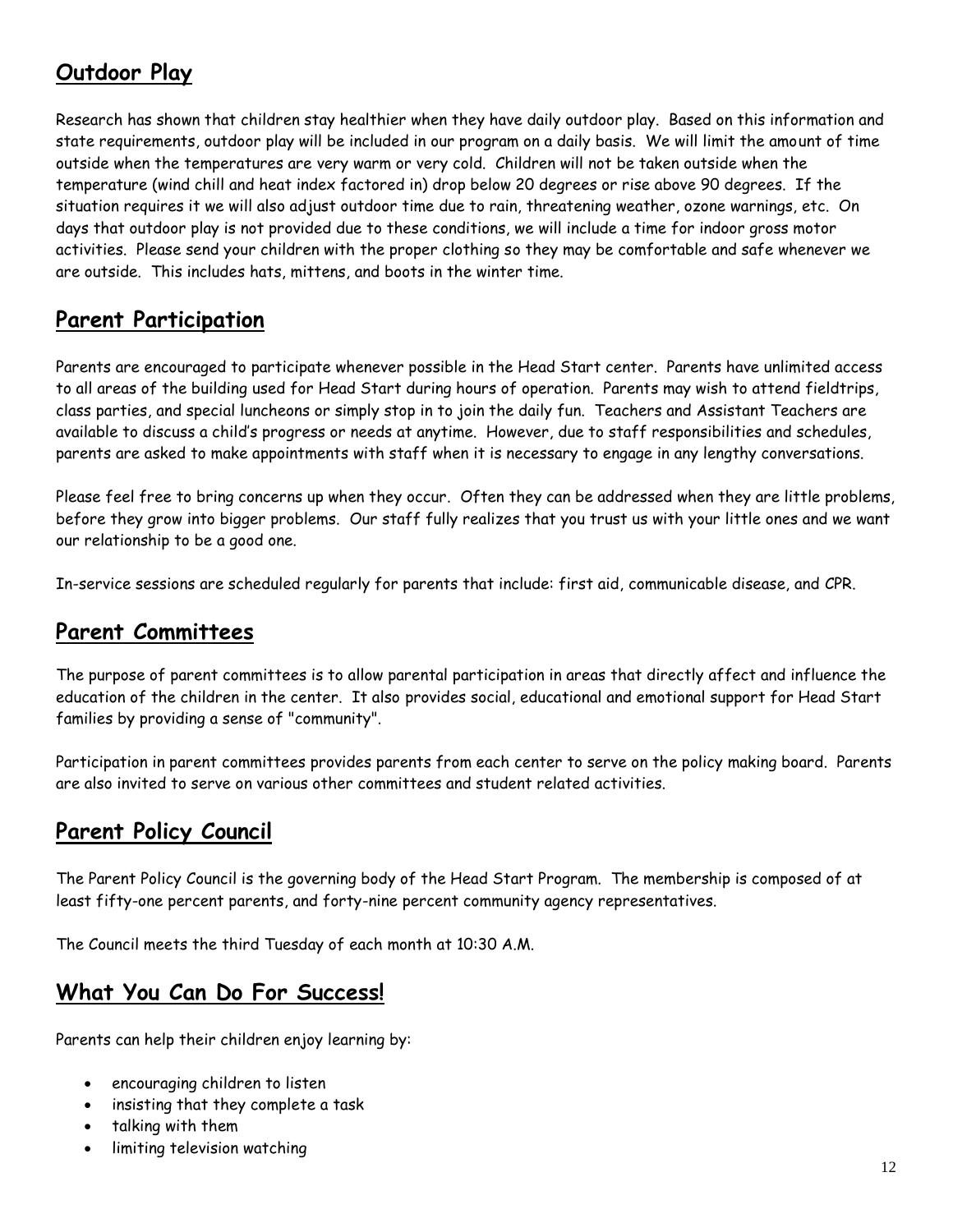- reading to them daily
- looking at the papers they bring home
- displaying their work at home
- letting them assist you with household chores
- listening to them
- let the child see that you read

#### **My Responsibilities As A Head Start Parent Are:**

- 1. To learn as much as possible about the program and to take part in major policy making decisions.
- 2. To accept Head Start as an opportunity through which I can improve my children's lives.
- 3. To take part in the classroom as an observer, a volunteer worker or a paid employee, and to contribute my services in whatever way I can toward the enrichment of the total program.
- 4. To provide parent leadership by taking part in elections, to explain the program to other parents and encourage their full participation.
- 5. To welcome teachers and staff into my home and to discuss ways that parents can help their children's development at home in relation to school experience.
- 6. To work with the teacher, staff and other parents in a cooperative way.
- 7. To guide my children with firmness, which is both loving and protective.
- 8. To offer constructive criticism of the program, to defend it against unfair criticism and to share in evaluating it.
- 9. To take advantage of programs designed to increase my knowledge about child development and my skills in areas of possible employment.
- 10. To become involved in community programs which help to improve health, education and recreation for all.

#### **My Right As A Head Start Parent Is:**

- 1. To take an active part in major policy decisions affecting the planning and the operation of the program.
- 2. To help develop adult programs which will improve daily living for me and my family.
- 3. To be welcomed in the classroom.
- 4. To choose whether or not I participate without fear of endangering my child's right to be in the program.
- 5. To be informed regularly about my child's progress in Head Start.
- 6. To be treated with dignity and respect.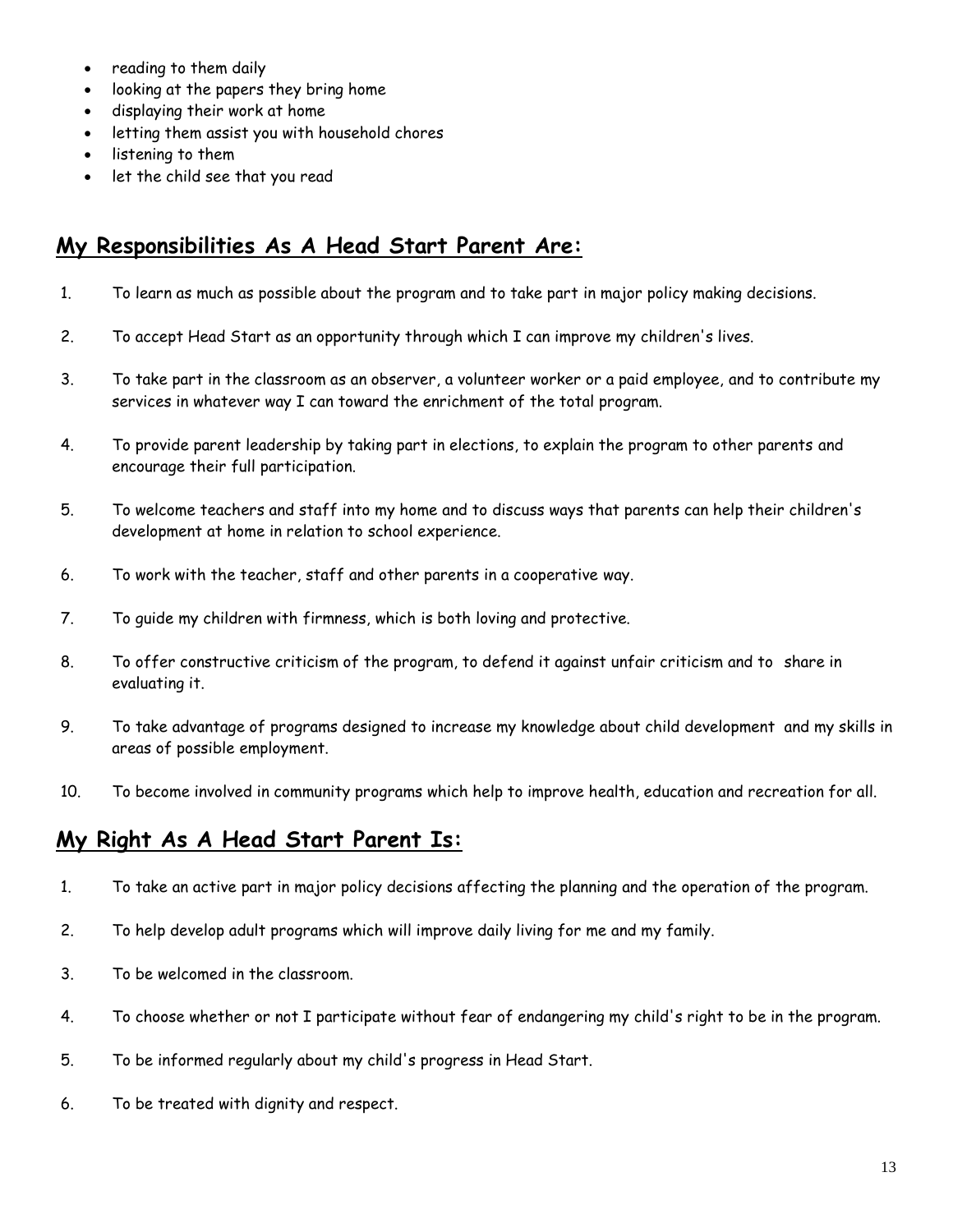- 7. To expect guidance for my child from Head Start teachers and staff, which will aid his/her total individual development.
- 8. To participate in planning and carrying out programs designed to increase my skill in areas of possible employment.
- 9. To be informed of existing community resources concerned with health, education and improvement of family life.

**THE TRUMBULL COMMUNITY ACTION PROGRAM DOES NOT DISCRIMINATE BECAUSE OF RACE, CREED, AGE, SEX, COLOR, NATIONAL ORIGIN, RELIGION, HANDICAP OR UNION IN IT'S PROCEDURES ON EMPLOYMENT, UPGRADING, DEMOTION, LATERAL REASSIGNMENT, TRANSFER, RECRUITMENT ADVERTISING, TRAINING OR ANY OTHER BENEFITS.** 

#### **An Agency History**

 In 1964, national attention was given to the plight of the poor and disadvantaged, when the Congress declared that it was the nation's intent to "eliminate the paradox of poverty in the midst of plenty". Under the authority of the Economic Opportunity Act of 1964, organizations were formed in local communities to wage a battle that became known as the "WAR ON POVERTY".

 Trumbull Community Action Program was established in 1965, though it functioned at first as the Warren-Trumbull Council for Economic Opportunity. For the past thirty years, James. W. Abicht has served as the President/CEO of T.C.A.P.

 Through its years of community service, all of TCAP's programs have become as diversified as the clients they were created to serve. Utility expenses have become one of the largest line items in any family's budget, and for the low-income family, HEAP, Weatherization and Housewarming programs were crucial. Client Services saw a great need for immediate and growing action to assist clients in crisis, particularly the homeless.

 As client need increased, TCAP also faced the need for additional space, staff and programs designed for the specific problems of residents of Trumbull County, which became, in the 90's, one of Ohio's counties with the largest unemployment rates and lower economic bases.

 Meeting that need is a constant challenge, combined with the agency's strong focus on economic and educational programs designed to enable individuals and families to better move into the complex, technologically demanding and constantly shifting future, the 21st Century.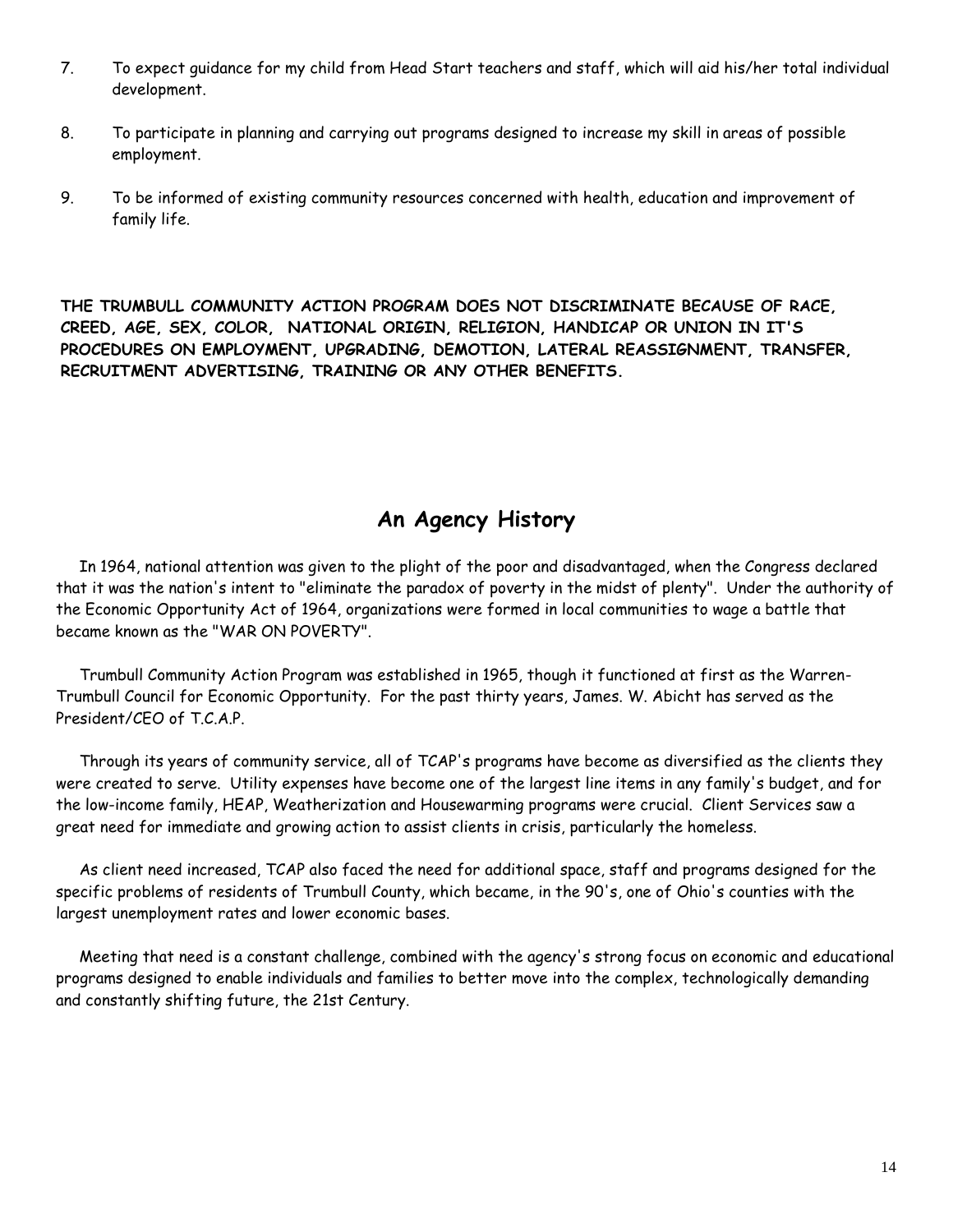## **Community Partnerships**

 Community Partnerships is part of the Head Start Administration and works under the guidance of the Head Start Director. The role of Community Partnerships is to communicate Head Start philosophy to other community agencies and to seek opportunities to establish partnerships with community projects and services.

 The primary goal of Community Partnerships is to develop and maintain connections to other community agencies and organizations which conduct early childhood and self-sufficiency programs and provide related services. It is hoped that such connections will lead to improved service delivery on the part of all related programs.

 During the 2015-2016 school year, Community Partnerships will focus on developing partnerships that will help parents who are seeking resources for employment training and employment opportunities.

# **Services Of TCAP Head Start**

#### **Education**

Education provides Head Start children with a variety of learning experiences designed to meet their individual needs, provides an enriched learning environment which encourages each child's social, physical, intellectual and emotional development and reflects and celebrates the ethnic and cultural diversity of our community.

### **Social Services**

Family Services helps families assess their needs, provides information about community resources, makes referrals and facilitates access to appropriate services. In addition, Family Services staff assist parents in completing enrollment application forms for the program, prioritizes applications, and assists with orientation.

#### **Parent Involvement**

Parent Involvement is committed to increasing involvement of parents in all areas of the Head Start program, including parent education, program planning and operating activities. Uniting parents, families and the community will create a strong environment which will support growth, development and opportunities for all children.

#### **Health And Disabilities**

Health Services helps children and families recognize the importance of good health; and emphasizes the importance of early identification of health problems. Assessments make sure that each child's immunization record and dental record are current and complete. Hearing, vision and developmental screenings are conducted while children are enrolled in the Head Start program.

TCAP wants our parents to know that our asbestos management plan and any response action taken or planned is available for your review.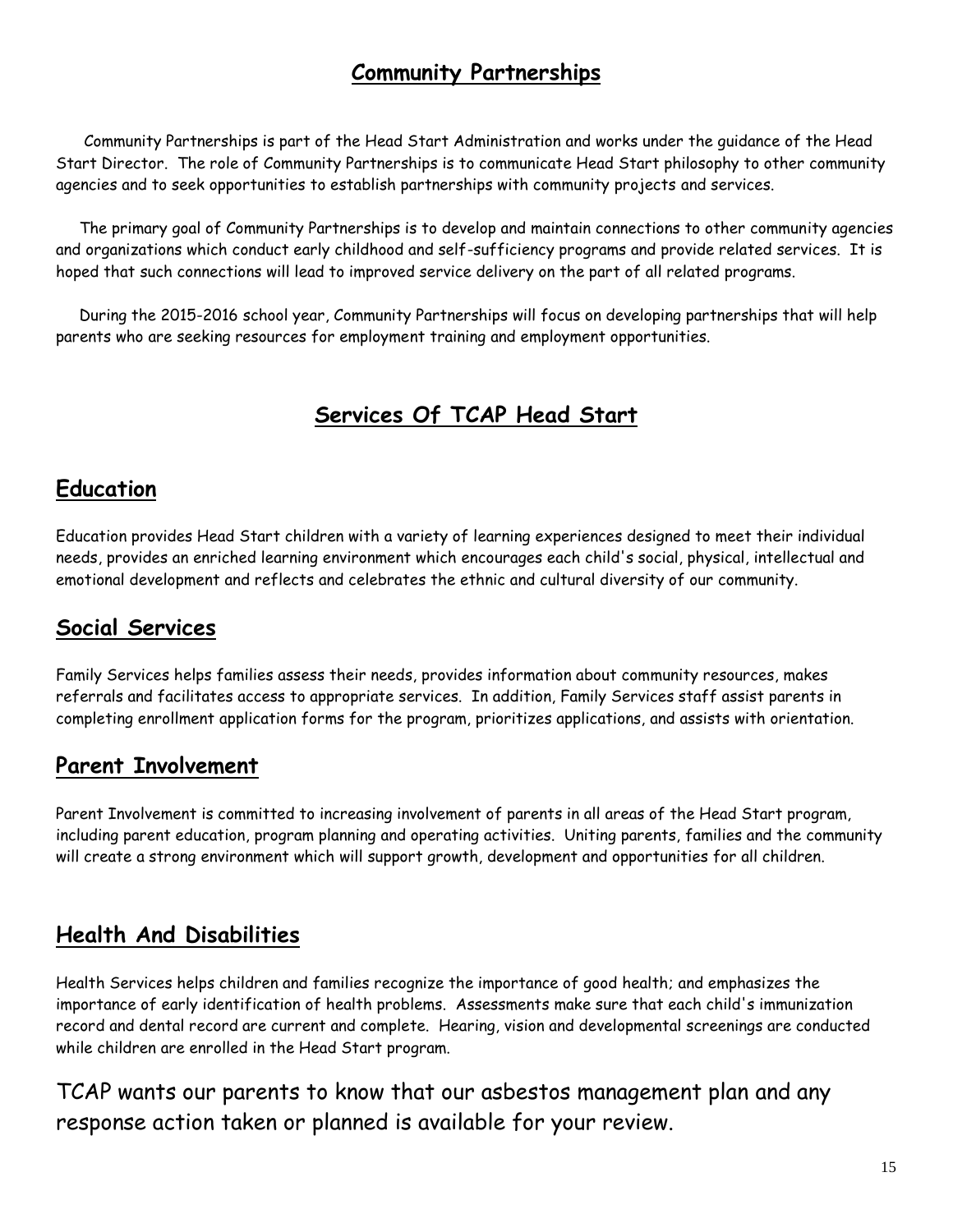#### **Classroom Areas**

In the Block Area, the child:

- develops large and small muscle control
- improves eye-hand coordination
- explores spatial relationships and comparisons of sizes and shapes
- plans and solves problems while working with other children

In the Dramatic Play Area, the child:

- makes decisions
- imitates people--their work, feelings, words, environments
- develops five senses
- increases understanding of the world
- uses and practices expressive language
- is introduced to puppets
- has the opportunity to use dress-up clothes
- explores problem solving
- learns to value creativity

In the Writing Area, the child:

- develops eye-hand coordination and small muscle control
- practices proper pencil/crayon grip
- explores spatial relationships and comparisons of sizes and shapes
- experiments with form, line, movement, shape and spatial relationships
- uses creativity to plan, design and implement an idea

In the Playground Area, the child:

- develops muscular strength and coordination
- experiments with motor activities
- gains strength, agility and balance
- relieves tension while using energy constructively and imaginatively

In the Listening Area, the child:

- experiences a variety of rhythms and tones
- learns additional memory skills
- differentiates among sounds
- learns expression through creative movement, rhythm instruments and song
- gains exposure to literature and music
- encounters new language patterns
- assimilates new concepts and vocabulary

In the Manipulative Area, the child:

- develops eye-hand coordination and small muscle control
- works with a whole object and its parts
- sees the interrelationships between sizes and shapes
- forms sets of objects
- identifies shapes
- identifies number concepts and numerals
- sequences numerals, letters, textures, colors, shapes and sizes
- reproduces patterns and designs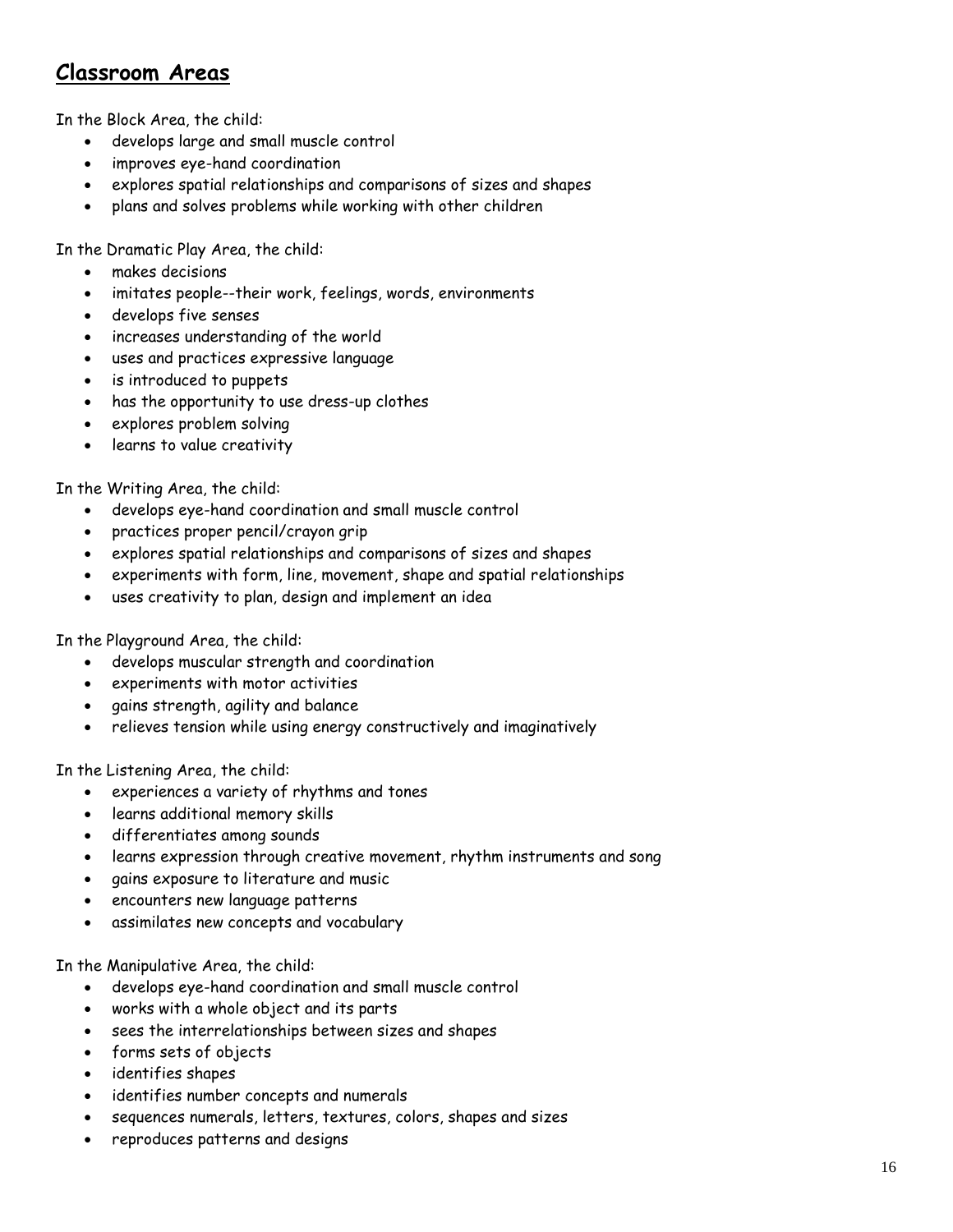explores one-to-one correspondence

At the Water Table, the child:

- develops eye-hand coordination
- learns to share materials
- creates an imaginary world
- exchanges thoughts, ideas and plans with a partner
- measures and makes comparisons

At the Science Table, the child:

- develops senses
- observes sequences of life cycles
- formulates and evaluates predictions
- makes classifications and generalizations
- increases powers of observation
- gathers simple data and bases decisions upon that data
- explores nature

In the Library Center, the child:

- learns respect and care for books
- identifies with imagined events and situations
- expands interest in words and books
- learns to sequence pictures and events in stories
- interprets pictures and events in stories
- acquires familiarity with front-back, top-bottom, left-right progression

In the Art Area, the child,

- expresses unique feelings and ideas with a variety of materials
- uses creativity to plan, design and construct an idea
- practices using scissors